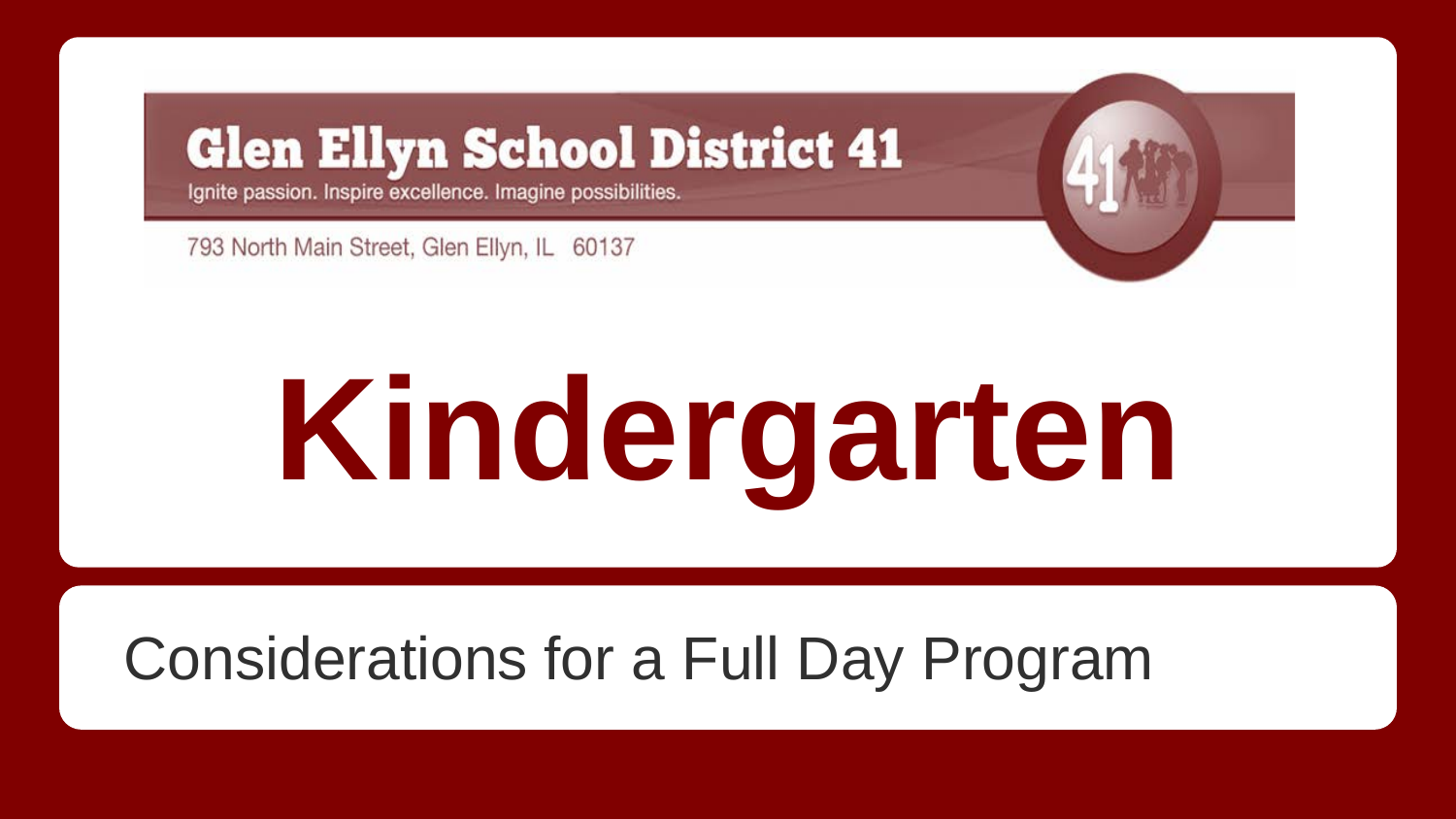

Education 2004 (NCES 2004-077). U.S. Department of Education, National Center for Education Statistics. Washington, DC: U.S. Government Printing Office. Data for 1994-2013: Child Trends' original analyses of data from the Current Population Survey October Supplement.

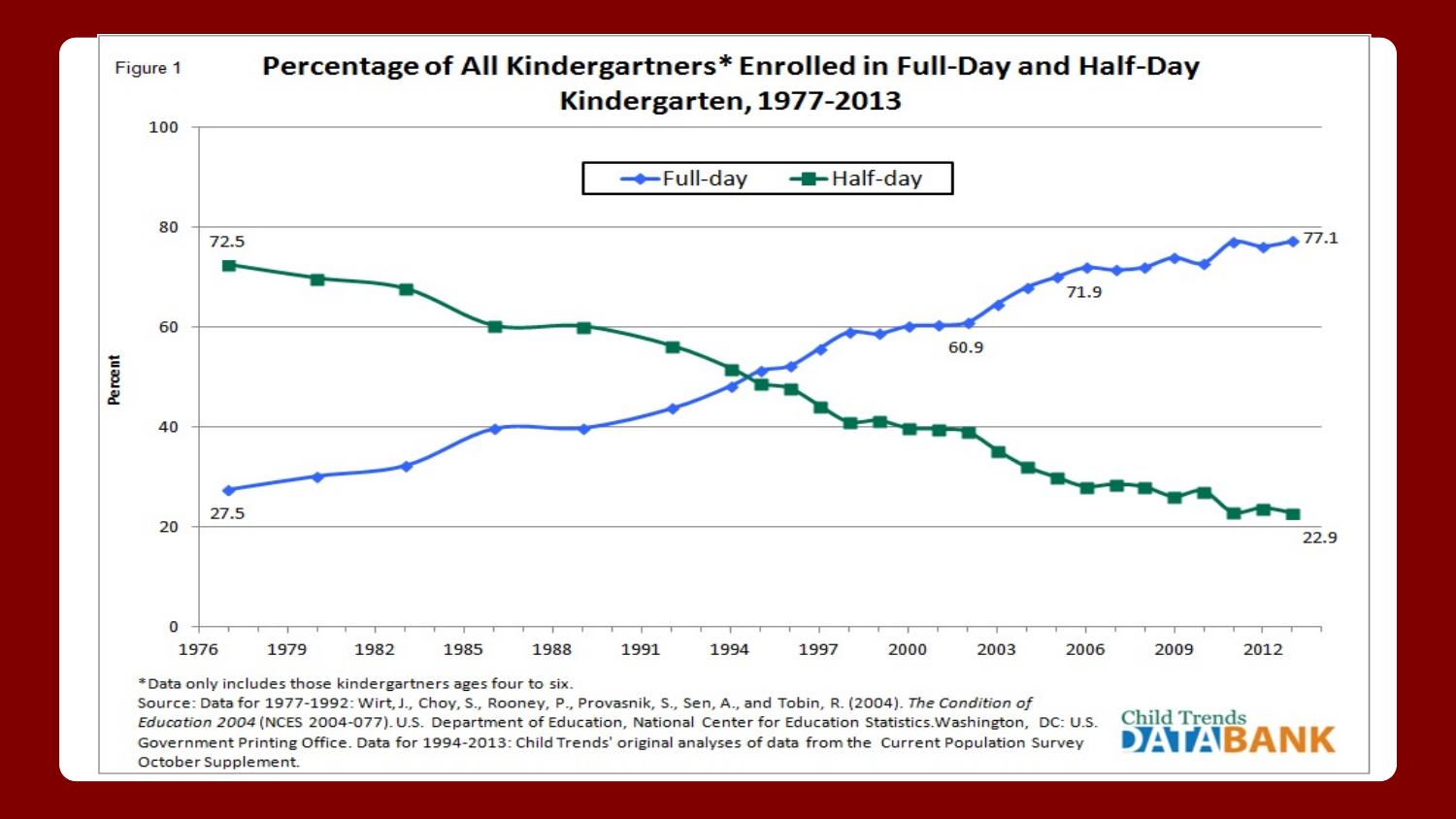

SOURCE: Education Week Research Center, 2015. Analysis of data from the Current Population Survey October Supplement (2009-2013)

**EDUCATION WEEK** 

#### **Full Day Enrollment Nationwide**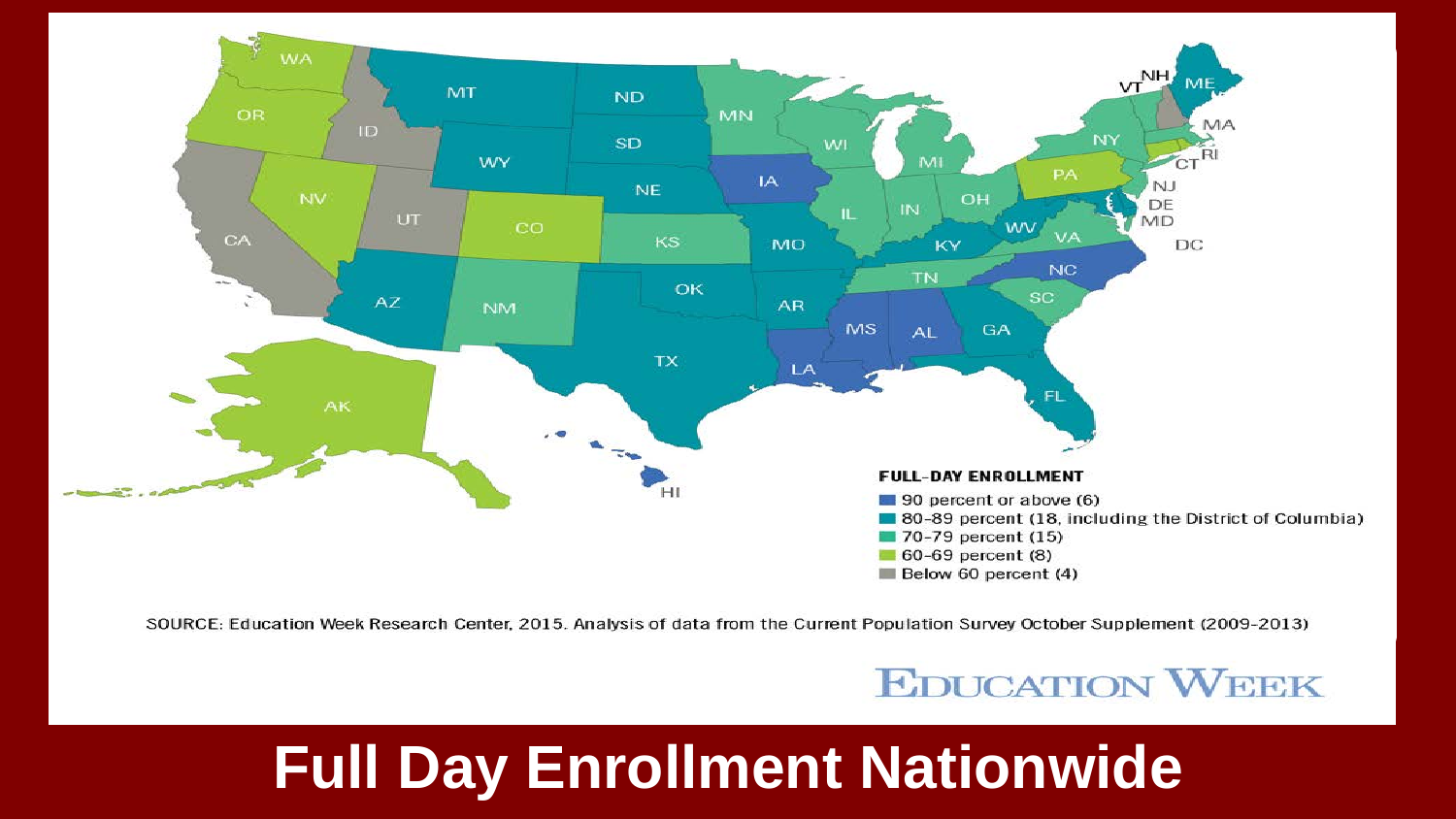### **Overall Goal of Full Day Kindergarten**

## *Provide developmentally and individually appropriate learning environments for all kindergarten students.*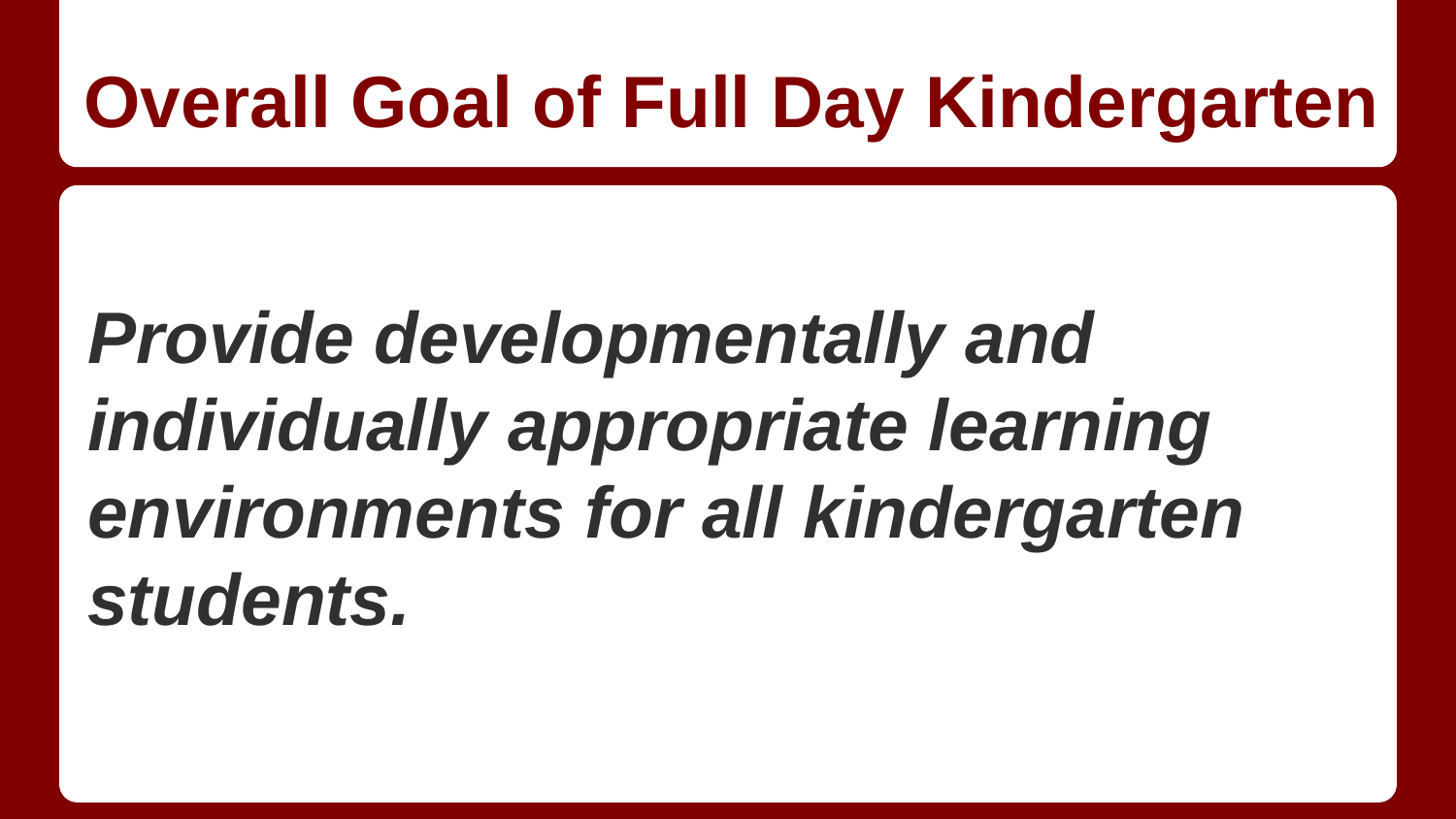## **Advantages of Full-Day Kindergarten**

- Higher long-term achievement
- Higher achievement for disadvantaged and low income students
- Higher reading scores in early grades
- More time spent in individualized instruction
- Greater progress in social skills
- Higher self esteem and independence
- **Greater creativity**
- A more relaxed, less hurried school day with more varied experiences (NASP Center)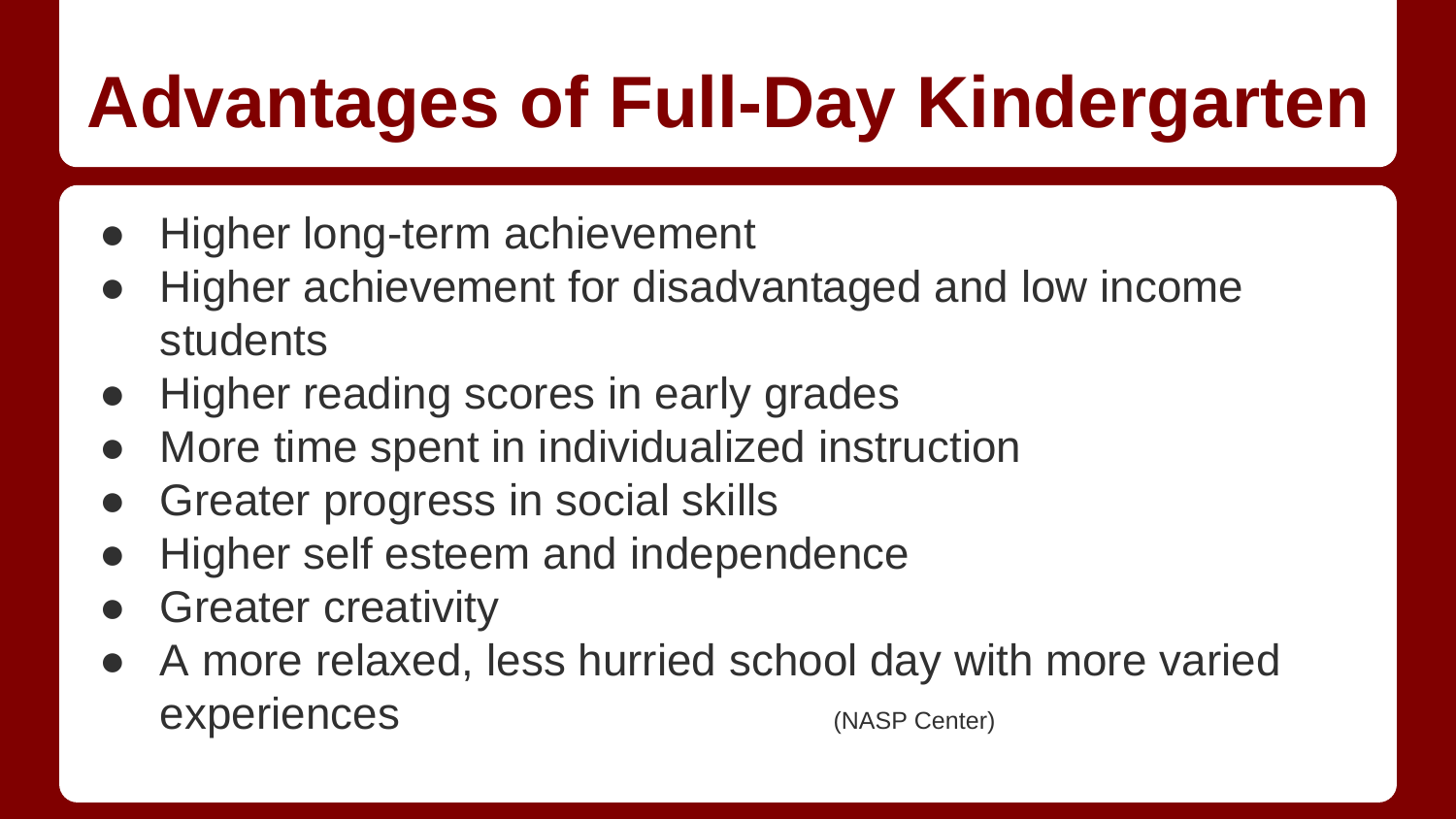## **Academic Benefits**

#### Literacy

- Oral Language Development
- Vocabulary Development
- Greater focus on writing
- **Small** group/conferencing

#### Math

- Immerse in the use of math manipulatives
- Math practices/problem solving
- Fact fluency
- Small group/conferencing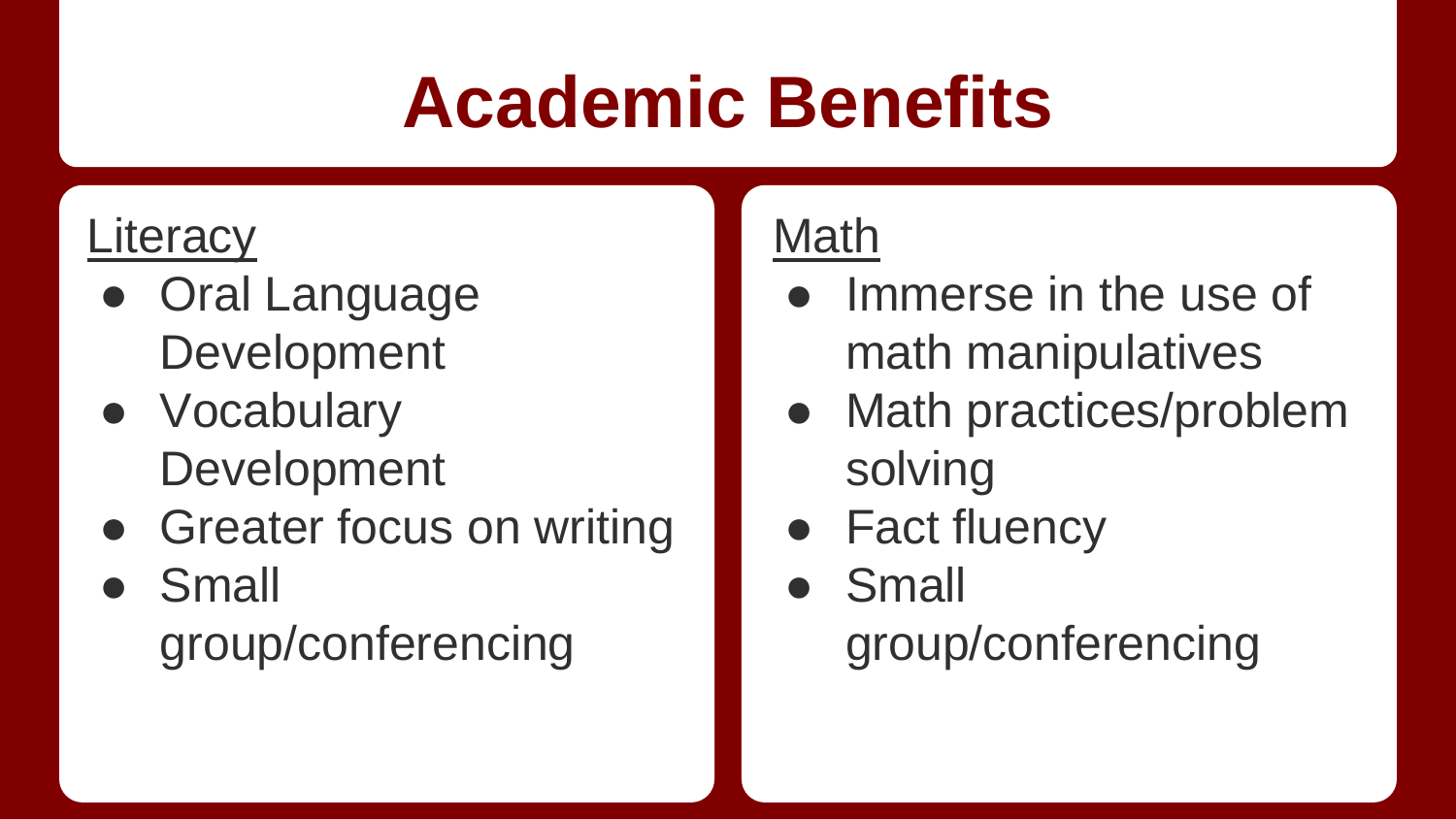## **Additional Benefits**

#### ★ TIME

- $\star$  Inquiry (hands on learning)
- ★ Next Generation Science Standards (NGSS)
- $\star$  Increased opportunity for workshop implementation
- ★ Social emotional (self regulation/self-help/independence)
- $\bigstar$  Fine motor (handwriting)
- $\star$  Creativity (creative dramatics, arts exploration)
- $\star$  Reduce the number of interventions needed at grade 1
- **★ Problem-based learning**
- **★ Consider beginning FLES at Kindergarten**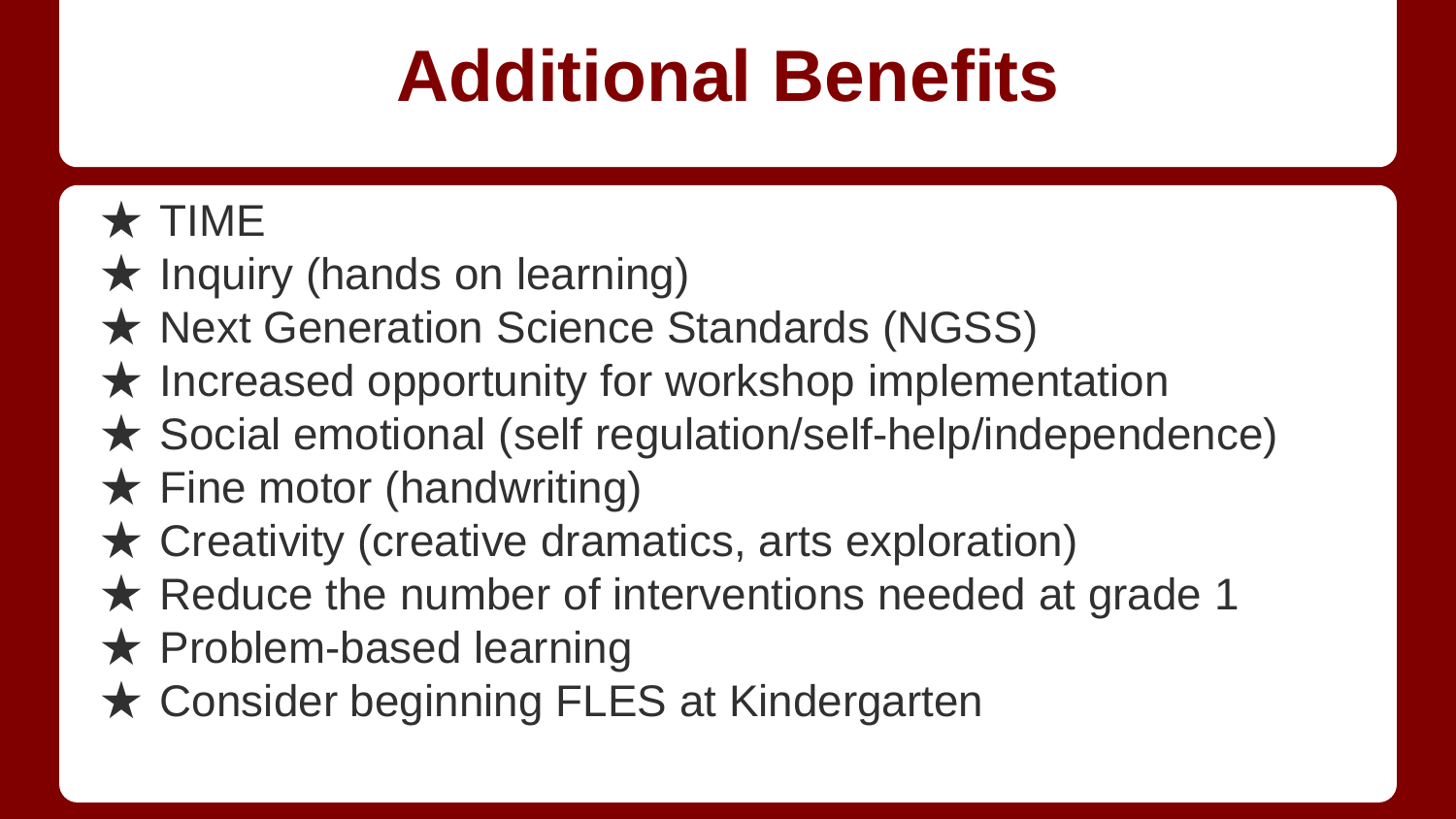### **From our kindergarten staff…..**

*"Would allow students time to stretch their learning throughout the day."*

*"Would allow teachers the opportunity to meet with small groups for reading/math on a daily basis."*

*"Time for science!"*

*"Time to develop creativity and inquiry."*